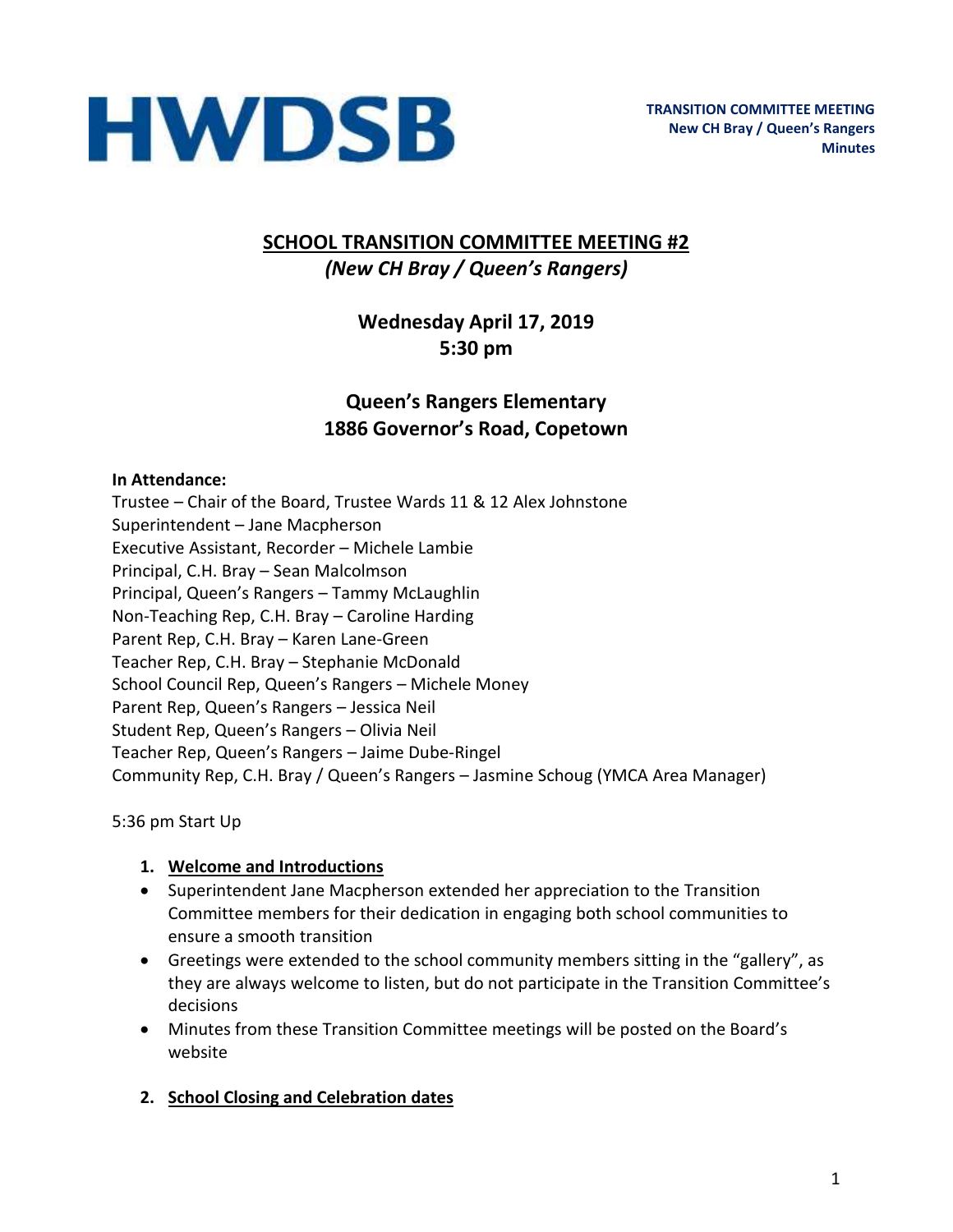Principals shared the School Closing and Celebration dates with the Committee:

- $\triangleright$  CH Bray June 20<sup>th</sup> at 9:15 am
- $\triangleright$  Queen's Rangers June 25<sup>th</sup> at 2:45 pm

# **3. Working Group time**

- The goal of this meeting is to generate ideas for transition activities to develop concrete plans, based on the feedback received from our first Transition Committee meeting on March 19<sup>th</sup>
- Currently, Administrators are collaboratively reviewing activities that will benefit their respective school communities, and set dates that align with their varied schedules
- A chart was provided in the agenda package to all Committee members that outlines the items brought forward
- A group discussion was initiated to determine which transition activities are relevant for this school year, and items more suitable for the following year

#### *Collaboration of School Communities*

#### **Welcome to Kindergarten**

 $\triangleright$  This event is for both school communities at Queen's Rangers on May 14<sup>th</sup> (4:30 – 6:00 pm)

# **Playday/Fun Day**

- $\triangleright$  Purpose of this activity to bring all of the school communities together: Dr. Seaton; Beverly Central (Grade 5's); Queen's Rangers' and CH Bray students/staff
- $\triangleright$  Proposed date: June 6<sup>th</sup> (10:00 am -2:00 pm), rain date June 10<sup>th</sup>
- ➢ CH Bray students will have their Playday at Queen's Rangers school
- ➢ Queen's Rangers students transitioning to Dr. Seaton, will have the opportunity to participate in Dr. Seaton's Playday
- $\triangleright$  Both Playday locations will work towards having similar activities, including a BBQ lunch to provide equal opportunities for all students
- ➢ Queen's Rangers is in the process of creating pre-order food forms for their BBQ, that will be distributed to the CH Bray students (similar menu as the BBQ at Dr. Seaton)
- $\triangleright$  Playday to include a Scavenger Hunt to assist transition students in becoming familiar with the building
- ➢ Student Rep, Olivia Neil suggested a bug/insect activity
- $\triangleright$  Create teams that are inclusive of all schools, to reduce student anxiety
- $\triangleright$  Principals and their Planning Teams to collaborate on planning activities with student voice (suggestion of using a shared Googledoc)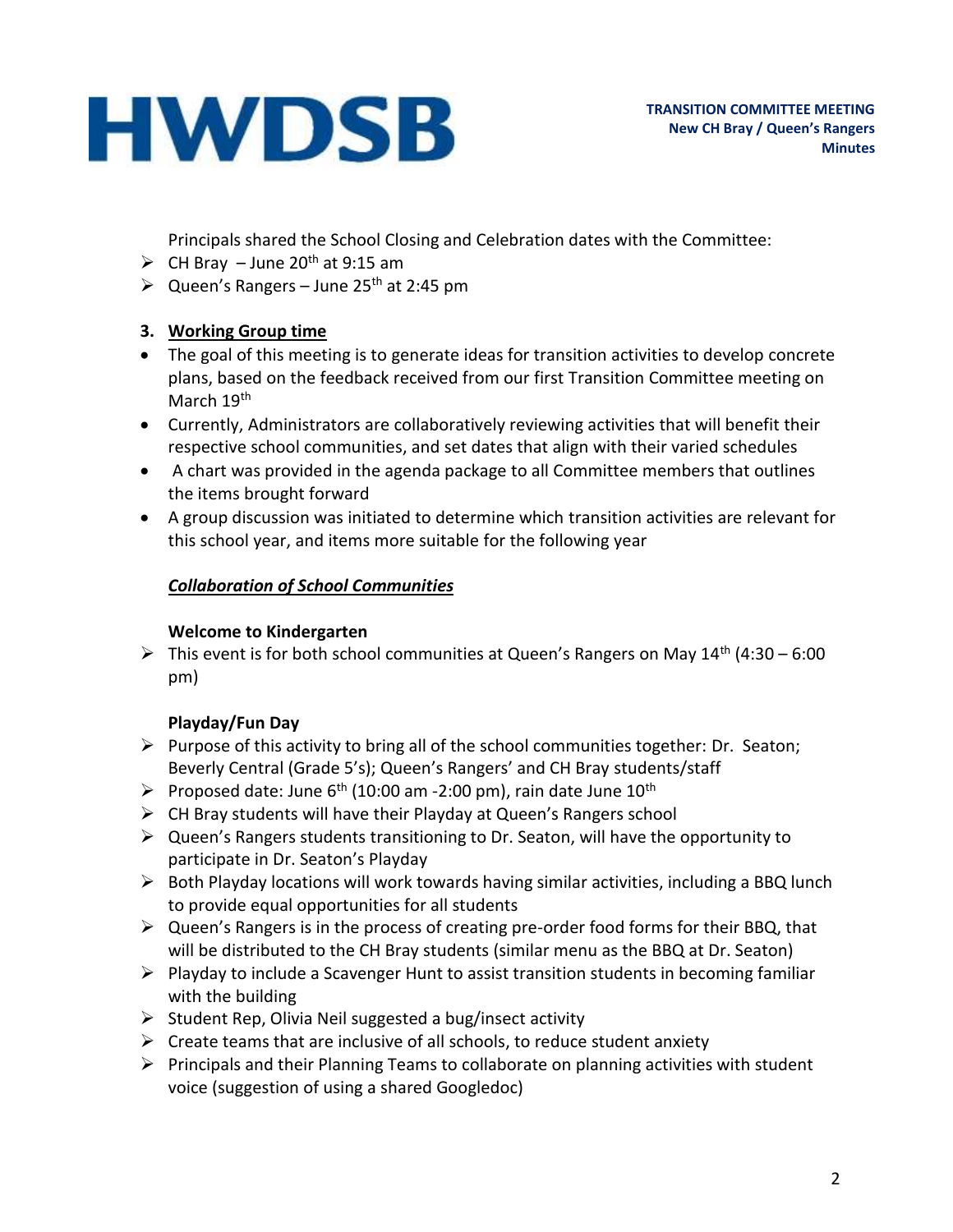- $\triangleright$  Team leadership opportunities for older students
- $\triangleright$  Administrators from the different school communities to follow up with Transportation in coordinating bus times for this event

#### **Events for Building Community – Pen Pals/Virtual Tours:**

- $\triangleright$  As a welcoming/introductory/learning tool for students to become familiar with the students/staff/building
- ➢ Proposed 5/6 video or virtual tour of Queen's Ranger's school, visiting different classrooms to get to know each other prior to the transition
- $\triangleright$  Pen Pals between both schools (must adhere to student information privacy guidelines)
- $\triangleright$  Principals to collaborate on the various communication tools that work best with their teaching teams

#### **Communication between schools**

- $\triangleright$  Creating student profiles: Principals and staff are working diligently in preparing students for transitioning, discussing strategies for learning supports and focusing on emotional well-being
- $\triangleright$  School websites are a great resource to keep both communities informed of upcoming shared events/activities
- $\triangleright$  Invitations to joint functions will continue as this school year progresses and more to come in the fall, in the form of flyers
- $\triangleright$  Agendas: are an essential communication tool, that are being ordered for the fall

# **Question & Answer**

#### **Q1. Which of the schools' Bell Times are to be followed In September?**

A1. Bell Times are predominately determined by Transportation, and are currently being discussed with the Board. Parents will be notified of the Bell Times well in advance, being respectful of families' schedules, before/after care, as well as daycare establishments.

# **Q2. When will parents be notified about their child's transportation?**

A.2. The Transportation department will notify parents in August, mailing letters home with their child's bus information.

#### **Q3. CH Bray's students are mainly walkers, how can they become familiar with riding a bus?**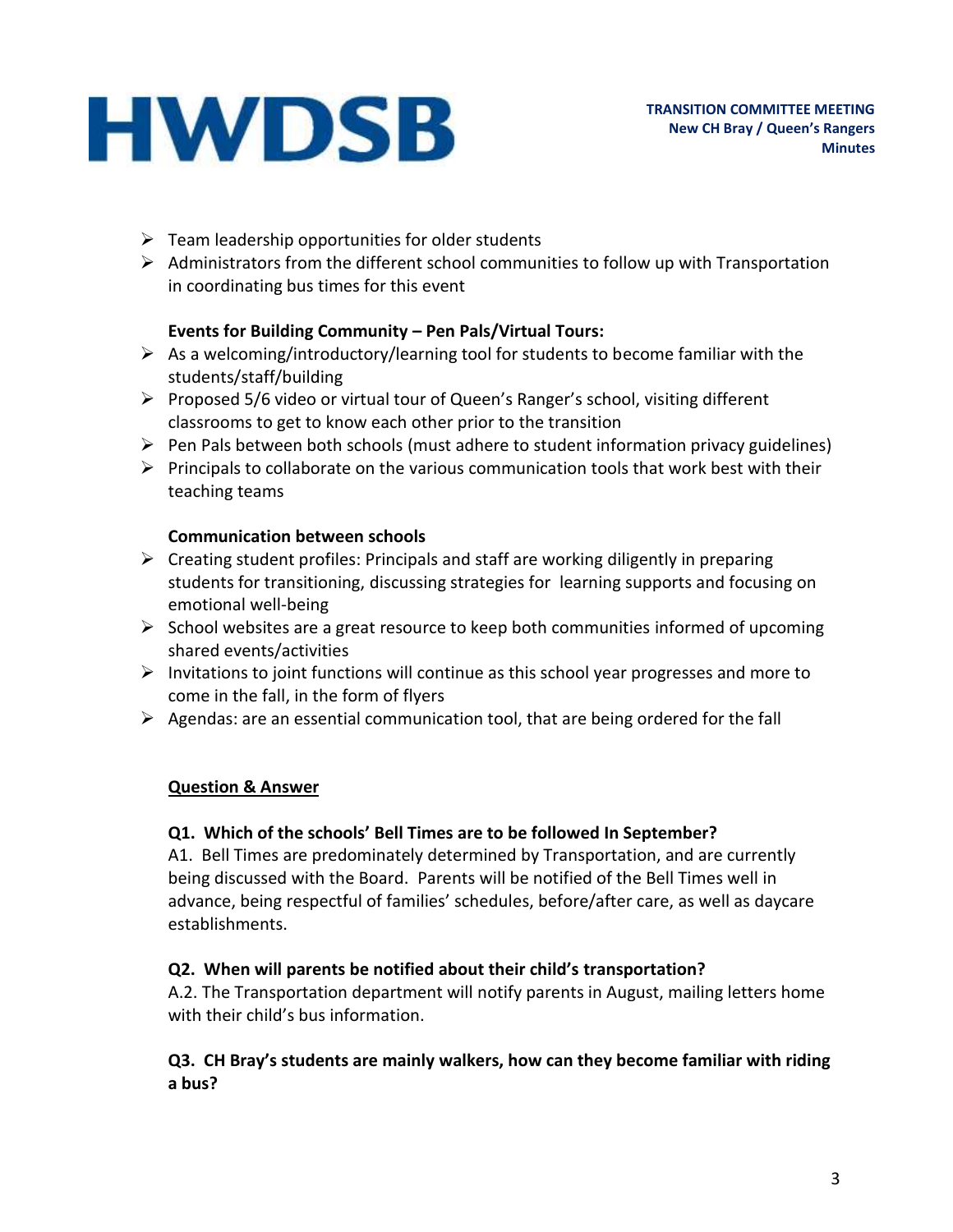A.3. HWSTS has a First Rider program that visits schools every year, to provide a learning opportunity to reduce student anxiety and ensure safe riding practices.

# **Q4. CH Bray parents asked if Queen's Rangers experience many bus delays?**

A4. Yes. Driver shortages are province wide. However, there are school-based practices in place to help manage these delays, by focusing on student safety and constant communication with HWSTS.

# **Q5. What is the school board doing now to address bus driver shortages?**

A5. Although it is the hope of HWDSB that the province will provide more solutions, such as sharing buses with other boards, we recognize that time is an essential factor and therefore must be proactive in looking for immediate solutions at the Board level.

In response, the following measures are currently being reviewed by HWDSB: potential policy changes; implementation of a new student data base to increase efficiency and productivity; financial incentives for drivers to arrive on time; increased driver hours; examining Bell Times so drivers can take on additional routes to avoid duplication and reduce student ride times.

# **Q6. Why doesn't the Board refuse to pay the drivers if they do not provide good service?**

A6. Due to strict ministry regulations, there are a limited number of transportation consortiums that the Board is permitted to use. Furthermore, competing transportation companies such as HSR only hire school bus drivers, resulting in dramatically reducing our experienced driver pool. Consequently, driver incentives (financial, increasing work hours) are the most effective means to attract and maintain drivers.

# **Q7. How is the Daycare going to manage the increased number of children at Queen's Rangers?**

A7. Jasmine Schoug, YMCA Area Manager is currently working on a proposal to increase their license in regards to the number of rooms that can be used.

# **Q8. Is it possible to set up Before/After Care at Fessenden, and arrange for bus pick up to and from the school?**

A8. The daycare can only accommodate children registered at their school into the Before/After school program. In regards to bussing, with the current driver shortage on a system that is already strained, this would not be possible.

# **Q9. What will be the opening/closing hours of the Daycare?**